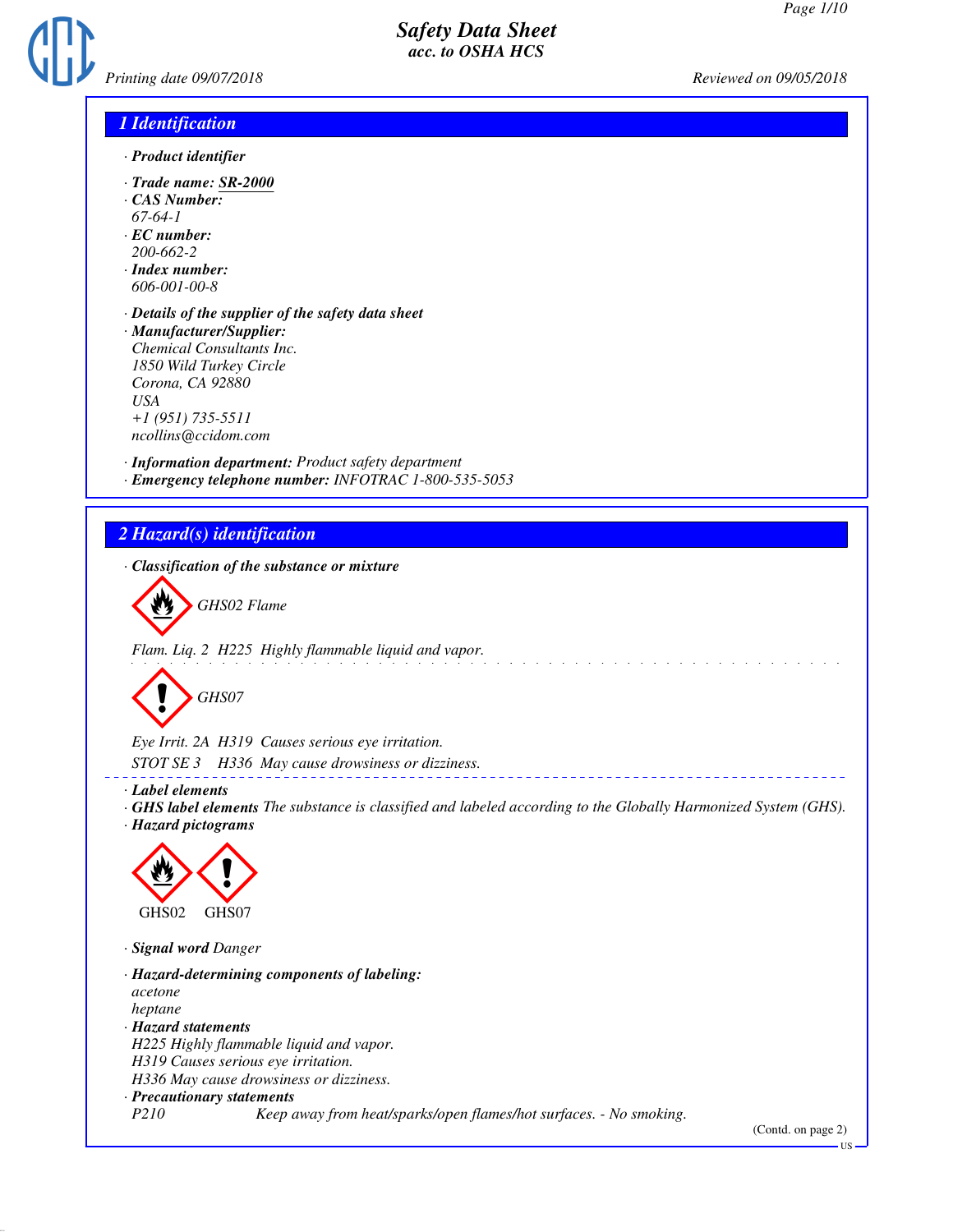

#### *Trade name: SR-2000*

|                   | (Contd. of page 1)                                                                                            |
|-------------------|---------------------------------------------------------------------------------------------------------------|
| P <sub>240</sub>  | Ground/bond container and receiving equipment.                                                                |
| P <sub>24</sub> 1 | Use explosion-proof electrical/ventilating/lighting/equipment.                                                |
| P <sub>242</sub>  | Use only non-sparking tools.                                                                                  |
| P <sub>243</sub>  | Take precautionary measures against static discharge.                                                         |
| P261              | Avoid breathing dust/fume/gas/mist/vapors/spray                                                               |
| P <sub>264</sub>  | Wash thoroughly after handling.                                                                               |
| <i>P271</i>       | Use only outdoors or in a well-ventilated area.                                                               |
| P <sub>280</sub>  | Wear protective gloves/protective clothing/eye protection/face protection.                                    |
|                   | P303+P361+P353 If on skin (or hair): Take off immediately all contaminated clothing. Rinse skin with water/   |
|                   | shower.                                                                                                       |
| $P304 + P340$     | IF INHALED: Remove person to fresh air and keep comfortable for breathing.                                    |
|                   | P305+P351+P338 If in eyes: Rinse cautiously with water for several minutes. Remove contact lenses, if present |
|                   | and easy to do. Continue rinsing.                                                                             |
| <i>P312</i>       | Call a poison center/doctor if you feel unwell.                                                               |
| $P337 + P313$     | If eye irritation persists: Get medical advice/attention.                                                     |
| $P370 + P378$     | In case of fire: Use for extinction: CO2, powder or water spray.                                              |
| $P403 + P233$     | Store in a well-ventilated place. Keep container tightly closed.                                              |
| $P403 + P235$     | Store in a well-ventilated place. Keep cool.                                                                  |
| P <sub>405</sub>  | Store locked up.                                                                                              |
| <i>P501</i>       | Dispose of contents/container in accordance with local/regional/national/international                        |
|                   | regulations.                                                                                                  |
| Other hazards     |                                                                                                               |
|                   |                                                                                                               |

- *· Results of PBT and vPvB assessment*
- *· PBT: Not applicable.*
- *· vPvB: Not applicable.*

#### *3 Composition/information on ingredients*

- *· Chemical characterization: Substances*
- *· CAS No. Description*
- *67-64-1 acetone*
- *· Identification number(s)*
- *· EC number: 200-662-2*
- *· Index number: 606-001-00-8*
- *· Dangerous components:*

*142-82-5 heptane <5%%*

### *4 First-aid measures*

- *· Description of first aid measures*
- *· General information: Immediately remove any clothing soiled by the product.*
- *· After inhalation: Supply fresh air; consult doctor in case of complaints.*
- *· After skin contact: Immediately rinse with water.*
- *· After eye contact:*
- *Rinse opened eye for several minutes under running water. If symptoms persist, consult a doctor.*
- *· After swallowing: If symptoms persist consult doctor.*
- *· Information for doctor:*
- *· Most important symptoms and effects, both acute and delayed No further relevant information available.*

(Contd. on page 3) US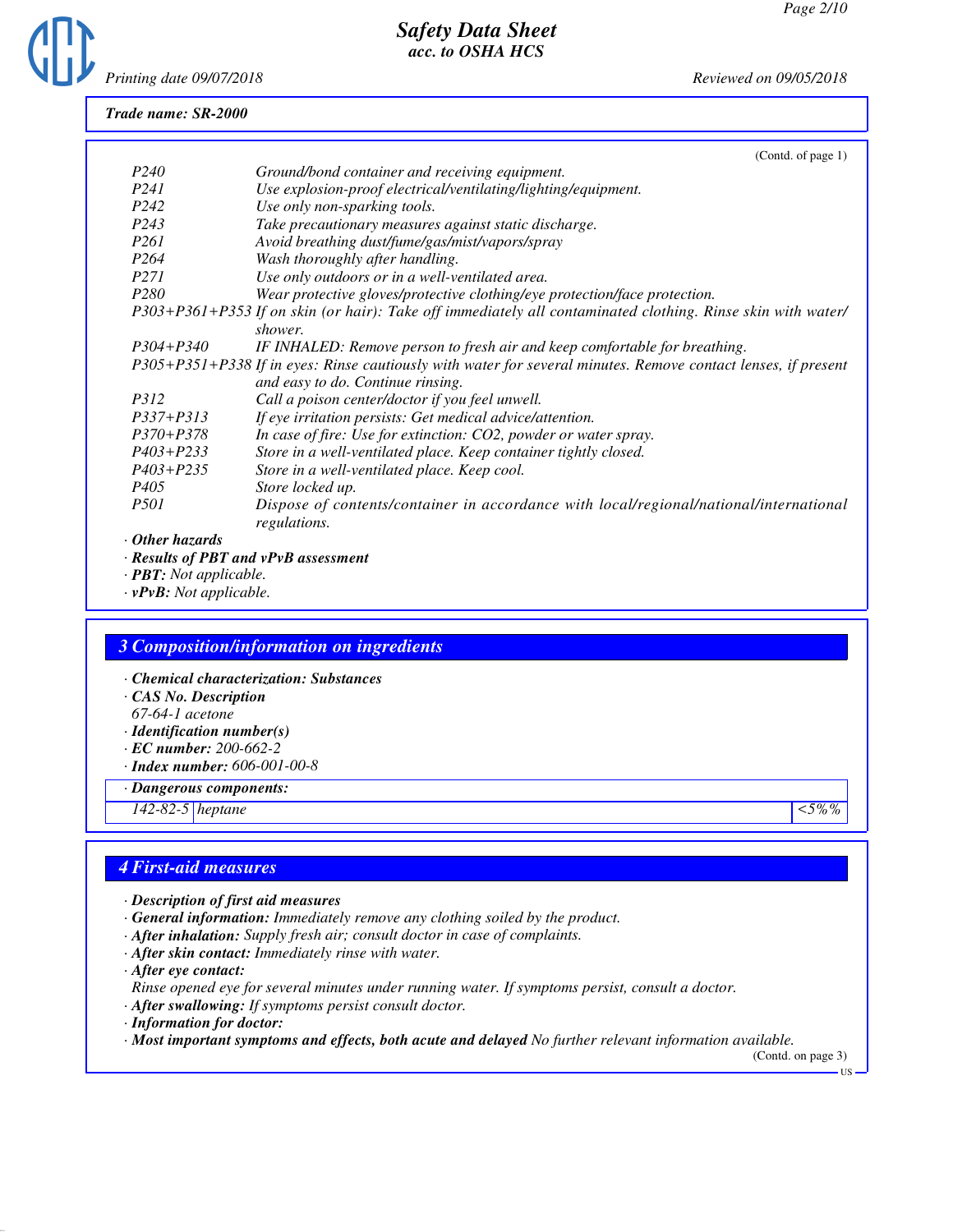*Printing date 09/07/2018 Reviewed on 09/05/2018*

(Contd. of page 2)

*Trade name: SR-2000*

#### *· Indication of any immediate medical attention and special treatment needed No further relevant information available.*

### *5 Fire-fighting measures*

- *· Extinguishing media*
- *· Suitable extinguishing agents:*
- *CO2, extinguishing powder or water spray. Fight larger fires with water spray or alcohol resistant foam.*
- *· For safety reasons unsuitable extinguishing agents: Water with full jet*
- *· Special hazards arising from the substance or mixture No further relevant information available.*
- *· Advice for firefighters*
- *· Protective equipment: No special measures required.*

#### *6 Accidental release measures*

- *· Personal precautions, protective equipment and emergency procedures Wear protective equipment. Keep unprotected persons away.*
- *· Environmental precautions: For large spills: Do not allow to enter sewers/ surface or ground water.*
- *· Methods and material for containment and cleaning up: Absorb with liquid-binding material (sand, diatomite, acid binders, universal binders, sawdust). Dispose contaminated material as waste according to item 13.*
- *Ensure adequate ventilation.*
- *· Reference to other sections See Section 7 for information on safe handling. See Section 8 for information on personal protection equipment. See Section 13 for disposal information.*
- *· Protective Action Criteria for Chemicals*

| $\cdot$ PAC-1:     |                     |
|--------------------|---------------------|
| $67-64-1$ acetone  | $200$ ppm           |
| $142-82-5$ heptane | $500$ ppm           |
| $\cdot$ PAC-2:     |                     |
| $67-64-1$ acetone  | $3200*ppm$          |
| 142-82-5 heptane   | 830 ppm             |
| $\cdot$ PAC-3:     |                     |
| $67-64-1$ acetone  | $\sqrt{5700}$ * ppm |
| 142-82-5 heptane   | $5000*ppm$          |

### *7 Handling and storage*

*· Handling:*

- *· Precautions for safe handling Ensure good ventilation/exhaustion at the workplace.*
- *Prevent formation of aerosols.*
- *· Information about protection against explosions and fires: Keep ignition sources away - Do not smoke. Protect against electrostatic charges.*

(Contd. on page 4)

US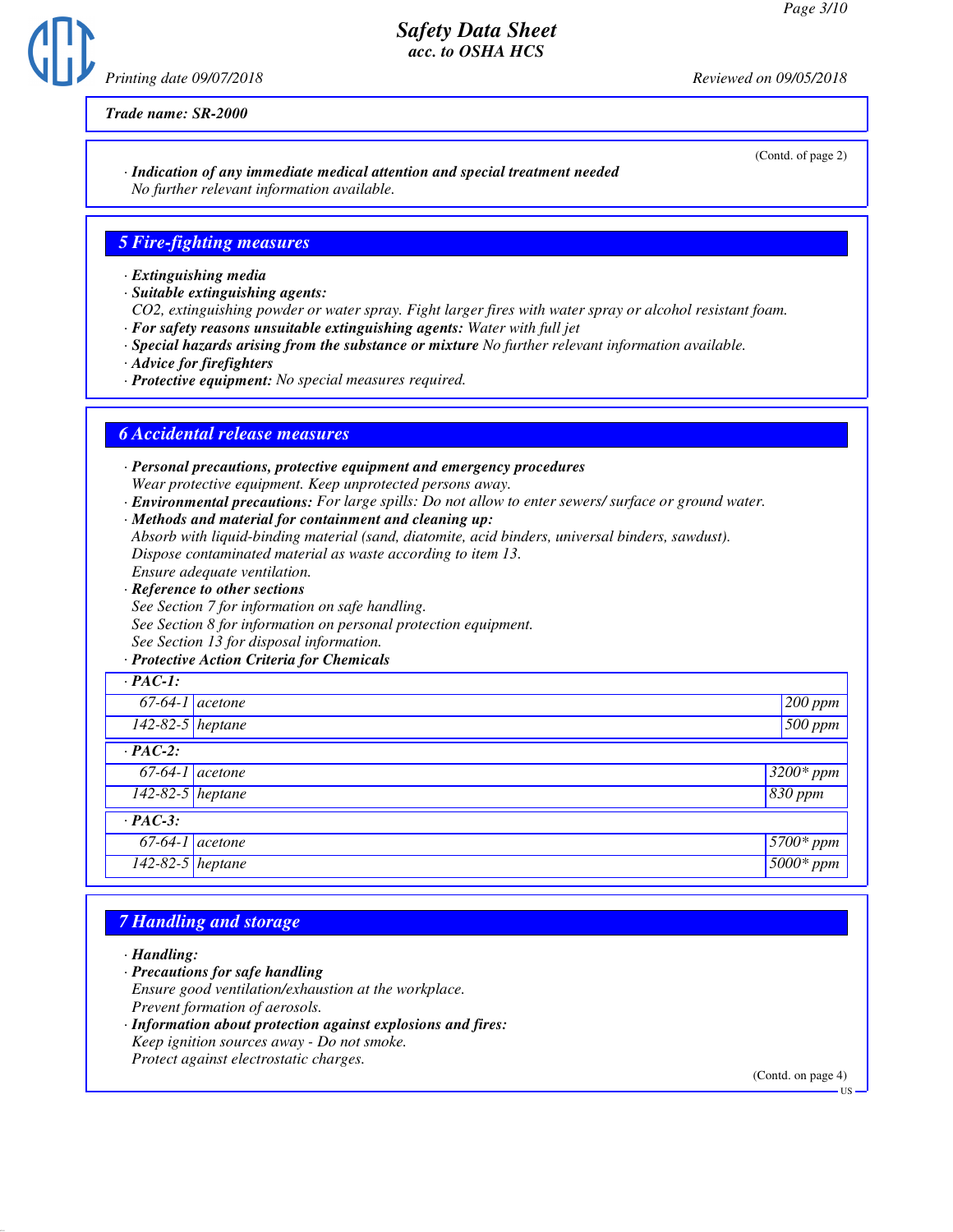

*Trade name: SR-2000*

(Contd. of page 3)

- *· Conditions for safe storage, including any incompatibilities*
- *· Storage:*
- *· Requirements to be met by storerooms and receptacles: Store in a cool location.*
- *· Information about storage in one common storage facility: Not required.*
- *· Further information about storage conditions: Keep receptacle tightly sealed.*
- *Store in cool, dry conditions in well sealed receptacles.*
- *· Specific end use(s) No further relevant information available.*

#### *8 Exposure controls/personal protection*

- *· Additional information about design of technical systems: No further data; see item 7.*
- *· Control parameters*

#### *67-64-1 acetone*

- *PEL Long-term value: 2400 mg/m³, 1000 ppm*
- *REL Long-term value: 590 mg/m³, 250 ppm*
- *TLV Short-term value: 1187 mg/m³, 500 ppm Long-term value: 594 mg/m³, 250 ppm BEI*

#### *142-82-5 heptane*

- *PEL Long-term value: 2000 mg/m³, 500 ppm*
- *REL Long-term value: 350 mg/m³, 85 ppm Ceiling limit value: 1800\* mg/m³, 440\* ppm \*15-min*
- *TLV Short-term value: 2050 mg/m³, 500 ppm Long-term value: 1640 mg/m³, 400 ppm*

#### *· Ingredients with biological limit values:*

#### *67-64-1 acetone*

- *BEI 50 mg/L Medium: urine Time: end of shift*
	- *Parameter: Acetone (nonspecific)*
- *· Additional information: The lists that were valid during the creation were used as basis.*

#### *· Exposure controls*

- *· Personal protective equipment:*
- *· General protective and hygienic measures: Keep away from foodstuffs, beverages and feed. Immediately remove all soiled and contaminated clothing. Wash hands before breaks and at the end of work. Avoid contact with the eyes. Avoid contact with the eyes and skin.*

*· Breathing equipment:*

*In case of brief exposure or low pollution use respiratory filter device. In case of intensive or longer exposure use respiratory protective device that is independent of circulating air.*

(Contd. on page 5)

US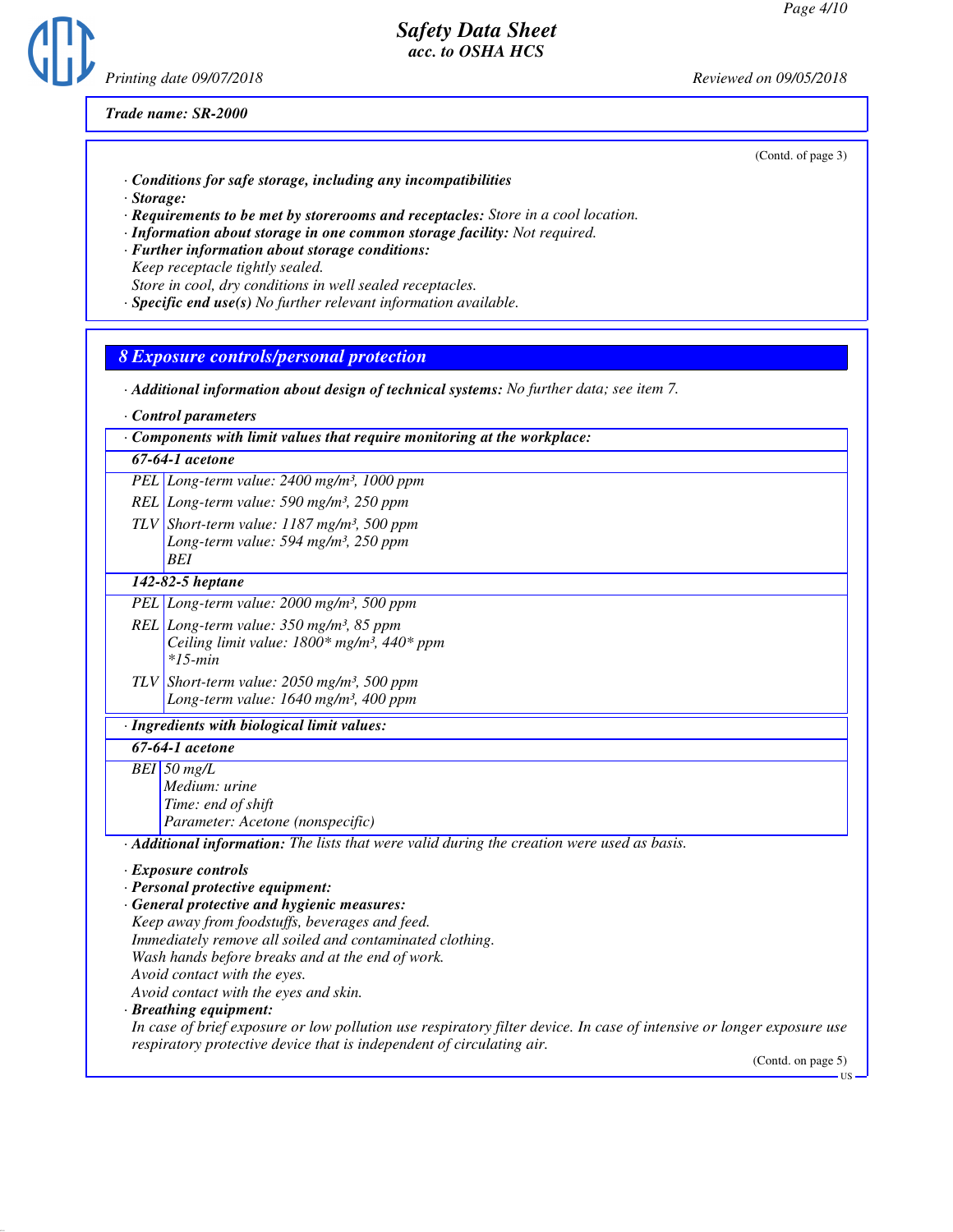(Contd. of page 4)

## *Safety Data Sheet acc. to OSHA HCS*

*Printing date 09/07/2018 Reviewed on 09/05/2018*

*Trade name: SR-2000*

*· Protection of hands:*



\_S*Protective gloves*

*The glove material has to be impermeable and resistant to the product/ the substance/ the preparation. Due to missing tests no recommendation to the glove material can be given for the product/ the preparation/ the chemical mixture.*

*Selection of the glove material on consideration of the penetration times, rates of diffusion and the degradation*

*· Material of gloves*

*The selection of the suitable gloves does not only depend on the material, but also on further marks of quality and varies from manufacturer to manufacturer.*

*· Penetration time of glove material*

*The exact break through time has to be found out by the manufacturer of the protective gloves and has to be observed.*

*· Eye protection:*



\_R*Tightly sealed goggles*

| <b>9 Physical and chemical properties</b>                                                                    |                                                                                               |  |  |  |
|--------------------------------------------------------------------------------------------------------------|-----------------------------------------------------------------------------------------------|--|--|--|
| · Information on basic physical and chemical properties<br><b>General Information</b><br>$\cdot$ Appearance: |                                                                                               |  |  |  |
| Form:                                                                                                        | Fluid                                                                                         |  |  |  |
| Color:                                                                                                       | Colorless                                                                                     |  |  |  |
| $\cdot$ Odor:                                                                                                | Characteristic                                                                                |  |  |  |
| · Odor threshold:                                                                                            | Not determined.                                                                               |  |  |  |
| $\cdot$ pH-value:                                                                                            | Not determined.                                                                               |  |  |  |
| $\cdot$ Change in condition<br><b>Melting point/Melting range:</b><br><b>Boiling point/Boiling range:</b>    | $-94.7 \text{ °C}$ ( $-138.5 \text{ °F}$ )<br>55.8-56.6 °C (132.4-133.9 °F)                   |  |  |  |
| · Flash point:                                                                                               | $\langle -18 \, ^{\circ}\!C \, (\langle -0.4 \, ^{\circ}\!F)$                                 |  |  |  |
| · Flammability (solid, gaseous):                                                                             | Not applicable.                                                                               |  |  |  |
| · Ignition temperature:                                                                                      | 465 °C (869 °F)                                                                               |  |  |  |
| · Decomposition temperature:                                                                                 | Not determined.                                                                               |  |  |  |
| $\cdot$ Auto igniting:                                                                                       | Not determined.                                                                               |  |  |  |
| · Danger of explosion:                                                                                       | Product is not explosive. However, formation of explosive air/vapor<br>mixtures are possible. |  |  |  |
| $\cdot$ Explosion limits:<br>Lower:<br><b>Upper:</b>                                                         | $2.6$ Vol %<br>13 Vol %                                                                       |  |  |  |
| $\cdot$ Vapor pressure at 20 °C (68 °F):                                                                     | 233 hPa (174.8 mm Hg)                                                                         |  |  |  |
| $\cdot$ Density at 20 $\degree$ C (68 $\degree$ F):                                                          | $0.7856$ g/cm <sup>3</sup> (6.55583 lbs/gal)                                                  |  |  |  |
|                                                                                                              | (Contd. on page 6)                                                                            |  |  |  |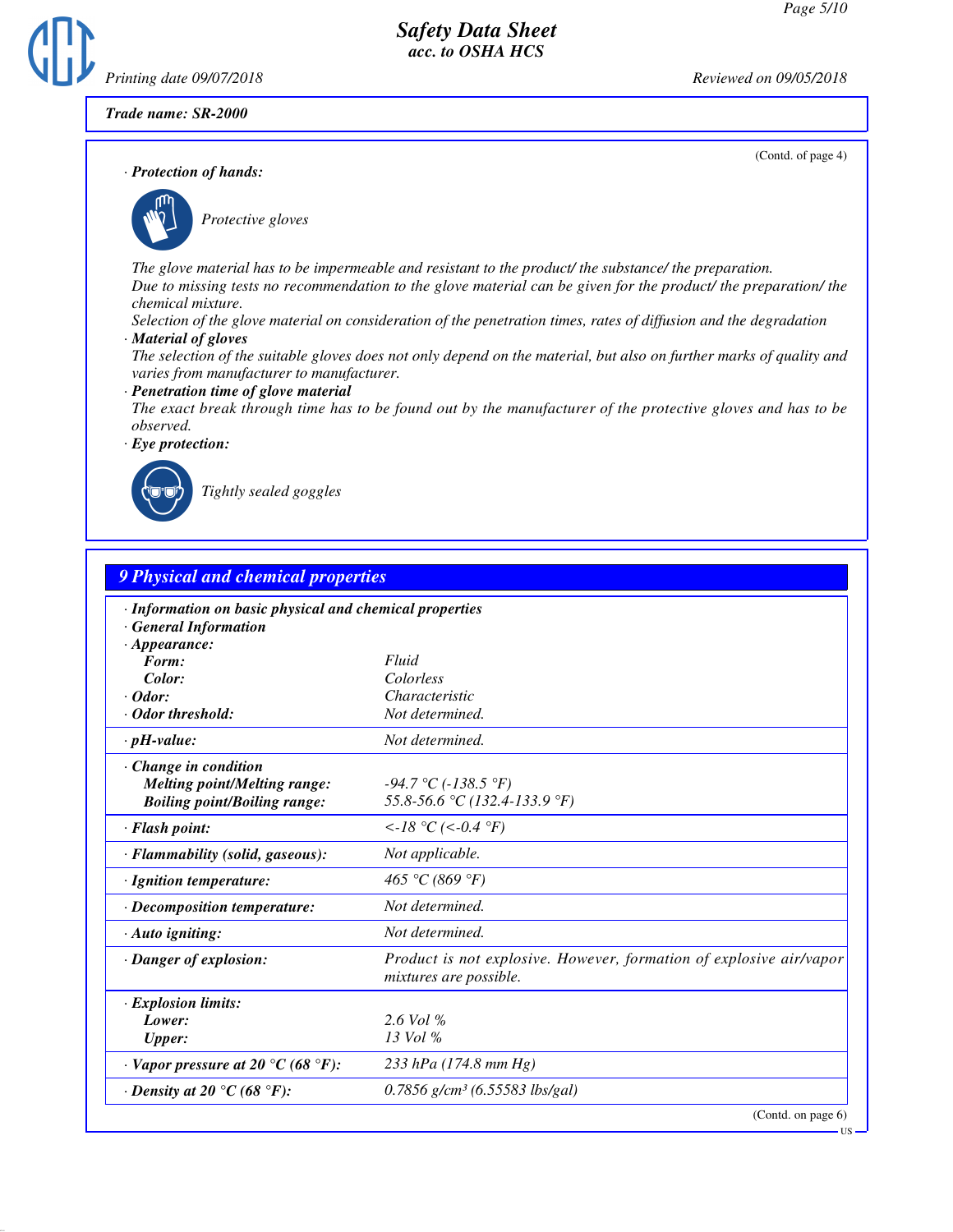

*Trade name: SR-2000*

|                                                            |                                            | (Contd. of page 5) |
|------------------------------------------------------------|--------------------------------------------|--------------------|
| · Relative density                                         | Not determined.                            |                    |
| $\cdot$ Vapor density                                      | Not determined.                            |                    |
| $\cdot$ Evaporation rate                                   | Not determined.                            |                    |
| · Solubility in / Miscibility with                         |                                            |                    |
| Water:                                                     | Not miscible or difficult to mix.          |                    |
| · Partition coefficient (n-octanol/water): Not determined. |                                            |                    |
| $\cdot$ Viscosity:                                         |                                            |                    |
| Dynamic at 20 °C (68 °F):                                  | $32 \, mPas$                               |                    |
| Kinematic:                                                 | Not determined.                            |                    |
| · Solvent content:                                         |                                            |                    |
| Organic solvents:                                          | 100.0%                                     |                    |
| <b>VOC</b> content:                                        | $7.9$ g/l / 0.07 lb/gl                     |                    |
| Solids content:                                            | $0.0\%$                                    |                    |
| <b>Other</b> information                                   | No further relevant information available. |                    |

# *10 Stability and reactivity*

*· Reactivity No further relevant information available.*

- *· Chemical stability*
- *· Thermal decomposition / conditions to be avoided: No decomposition if used according to specifications.*
- *· Possibility of hazardous reactions No dangerous reactions known.*
- *· Conditions to avoid No further relevant information available.*
- *· Incompatible materials: No further relevant information available.*
- *· Hazardous decomposition products: No dangerous decomposition products known.*

# *11 Toxicological information*

*· Information on toxicological effects*

*· Acute toxicity:*

*· LD/LC50 values that are relevant for classification:*

*67-64-1 acetone*

*Oral LD50 5,800 mg/kg (rat)*

*Dermal LD50 20,000 mg/kg (rabbit)*

- *· Primary irritant effect:*
- *· on the skin: No irritant effect.*
- *· on the eye: Irritating effect.*
- *· Sensitization: No sensitizing effects known.*
- *· Additional toxicological information:*

*· Carcinogenic categories*

*· IARC (International Agency for Research on Cancer)*

*Substance is not listed.*

*· NTP (National Toxicology Program)*

*Substance is not listed.*

(Contd. on page 7)

US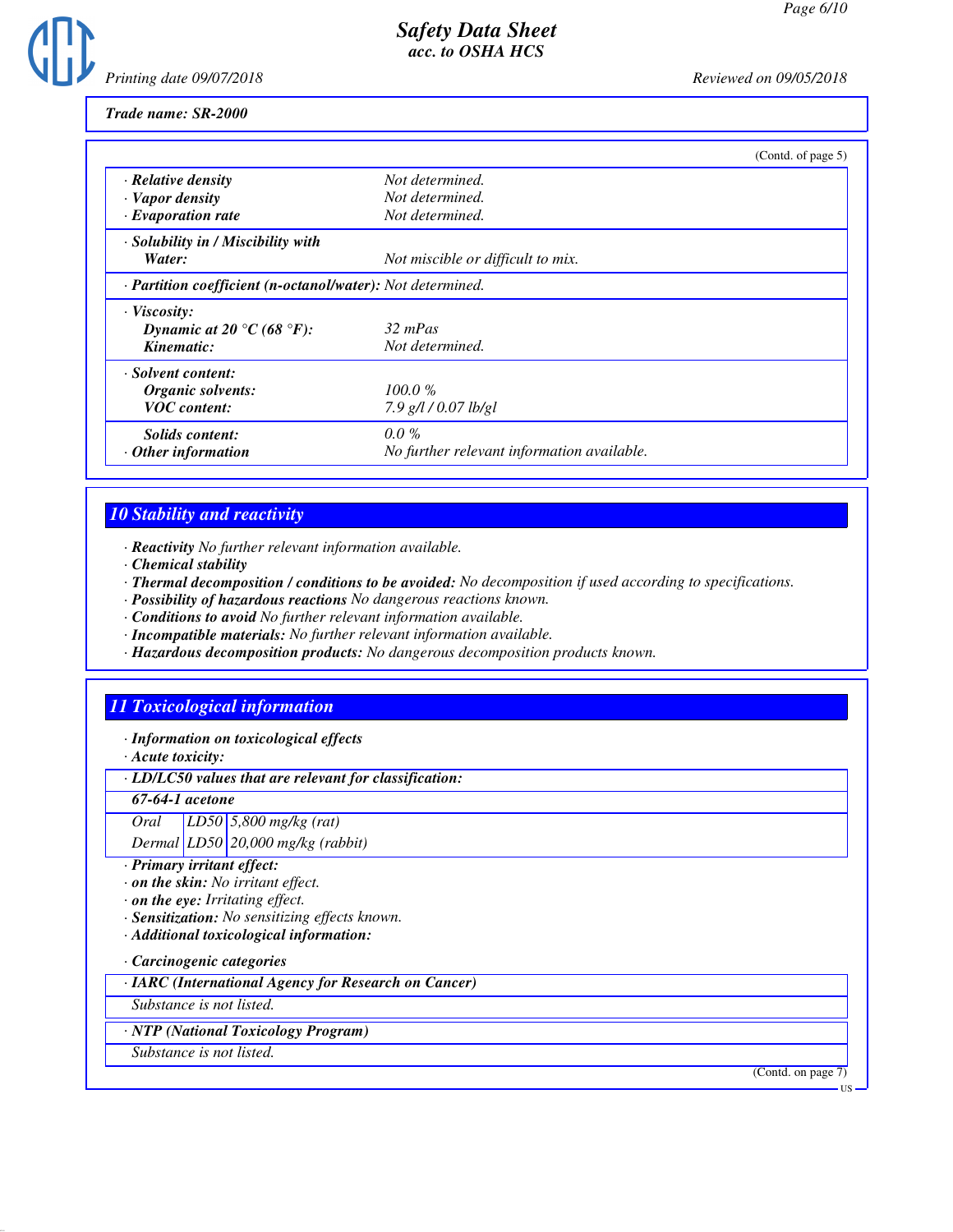*Printing date 09/07/2018 Reviewed on 09/05/2018*

*Trade name: SR-2000*

(Contd. of page 6)

#### *· OSHA-Ca (Occupational Safety & Health Administration)*

*Substance is not listed.*

### *12 Ecological information*

- *· Toxicity*
- *· Aquatic toxicity: No further relevant information available.*
- *· Persistence and degradability No further relevant information available.*
- *· Behavior in environmental systems:*
- *· Bioaccumulative potential No further relevant information available.*
- *· Mobility in soil No further relevant information available.*
- *· Additional ecological information:*
- *· General notes:*
- *Do not allow undiluted product or large quantities of it to reach ground water, water course or sewage system.*
- *· Results of PBT and vPvB assessment*
- *· PBT: Not applicable.*
- *· vPvB: Not applicable.*
- *· Other adverse effects No further relevant information available.*

#### *13 Disposal considerations*

- *· Waste treatment methods*
- *· Recommendation:*

*Dispose of content and/or container in accordance with local, regional, national and/or international regulations.*

- *· Uncleaned packagings:*
- *· Recommendation:*

*Dispose of content and/or container in accordance with local, regional, national and/or international regulations*

| $\cdot$ UN-Number                      |                                     |  |
|----------------------------------------|-------------------------------------|--|
| · DOT, IMDG, IATA                      | UN1993                              |  |
| $\cdot$ UN proper shipping name        |                                     |  |
| $\cdot$ DOT                            | Flammable liquids, n.o.s. (Acetone) |  |
| $\cdot$ IMDG, IATA                     | FLAMMABLE LIQUID, N.O.S. (ACETONE)  |  |
| · Transport hazard class(es)           |                                     |  |
| $\cdot$ DOT<br><b>TANARABLE LIQUID</b> |                                     |  |
| $\cdot$ Class                          | 3 Flammable liquids                 |  |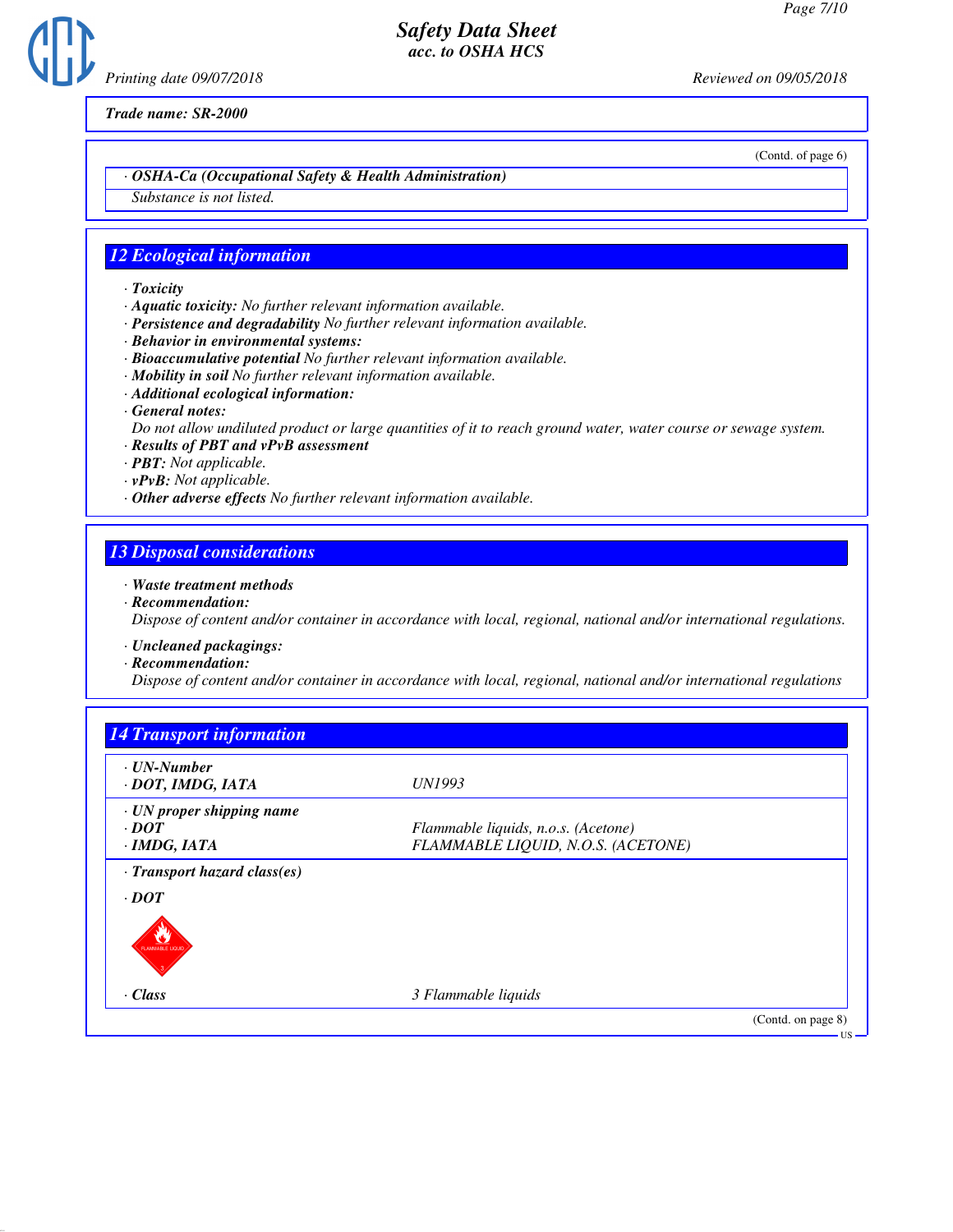

*Trade name: SR-2000*

|                                                                                     | (Contd. of page 7)                                 |
|-------------------------------------------------------------------------------------|----------------------------------------------------|
| $\cdot$ Label                                                                       | 3                                                  |
| · IMDG, IATA                                                                        |                                                    |
|                                                                                     |                                                    |
| $\cdot$ Class                                                                       | 3 Flammable liquids                                |
| $\cdot$ <i>Label</i>                                                                | 3                                                  |
| · Packing group<br>· DOT, IMDG, IATA                                                | II                                                 |
| · Environmental hazards:                                                            | Not applicable.                                    |
| $\cdot$ Special precautions for user                                                | Warning: Flammable liquids                         |
| · Danger code (Kemler):                                                             | 33                                                 |
| · EMS Number:                                                                       | $F-E,S-E$                                          |
| · Stowage Category                                                                  | B                                                  |
| · Transport in bulk according to Annex II of<br><b>MARPOL73/78 and the IBC Code</b> | Not applicable.                                    |
| · Transport/Additional information:                                                 |                                                    |
| $\cdot$ DOT                                                                         |                                                    |
| · Quantity limitations                                                              | On passenger aircraft/rail: 5 L                    |
|                                                                                     | On cargo aircraft only: 60 L                       |
| $\cdot$ IMDG                                                                        |                                                    |
| $\cdot$ Limited quantities (LQ)                                                     | IL                                                 |
| $\cdot$ Excepted quantities (EQ)                                                    | Code: E2                                           |
|                                                                                     | Maximum net quantity per inner packaging: 30 ml    |
|                                                                                     | Maximum net quantity per outer packaging: 500 ml   |
| · UN "Model Regulation":                                                            | UN 1993 FLAMMABLE LIQUIDS, N.O.S. (ACETONE), 3, II |

## *15 Regulatory information*

*· Safety, health and environmental regulations/legislation specific for the substance or mixture*

*· Sara · Section 355 (extremely hazardous substances):*

*Substance is not listed.*

*· Section 313 (Specific toxic chemical listings):*

*Substance is not listed.*

*· TSCA (Toxic Substances Control Act):*

*Substance is listed.*

*· Proposition 65*

*· Chemicals known to cause cancer:*

*Substance is not listed.*

*· Chemicals known to cause reproductive toxicity for females:*

*Substance is not listed.*

(Contd. on page 9)

US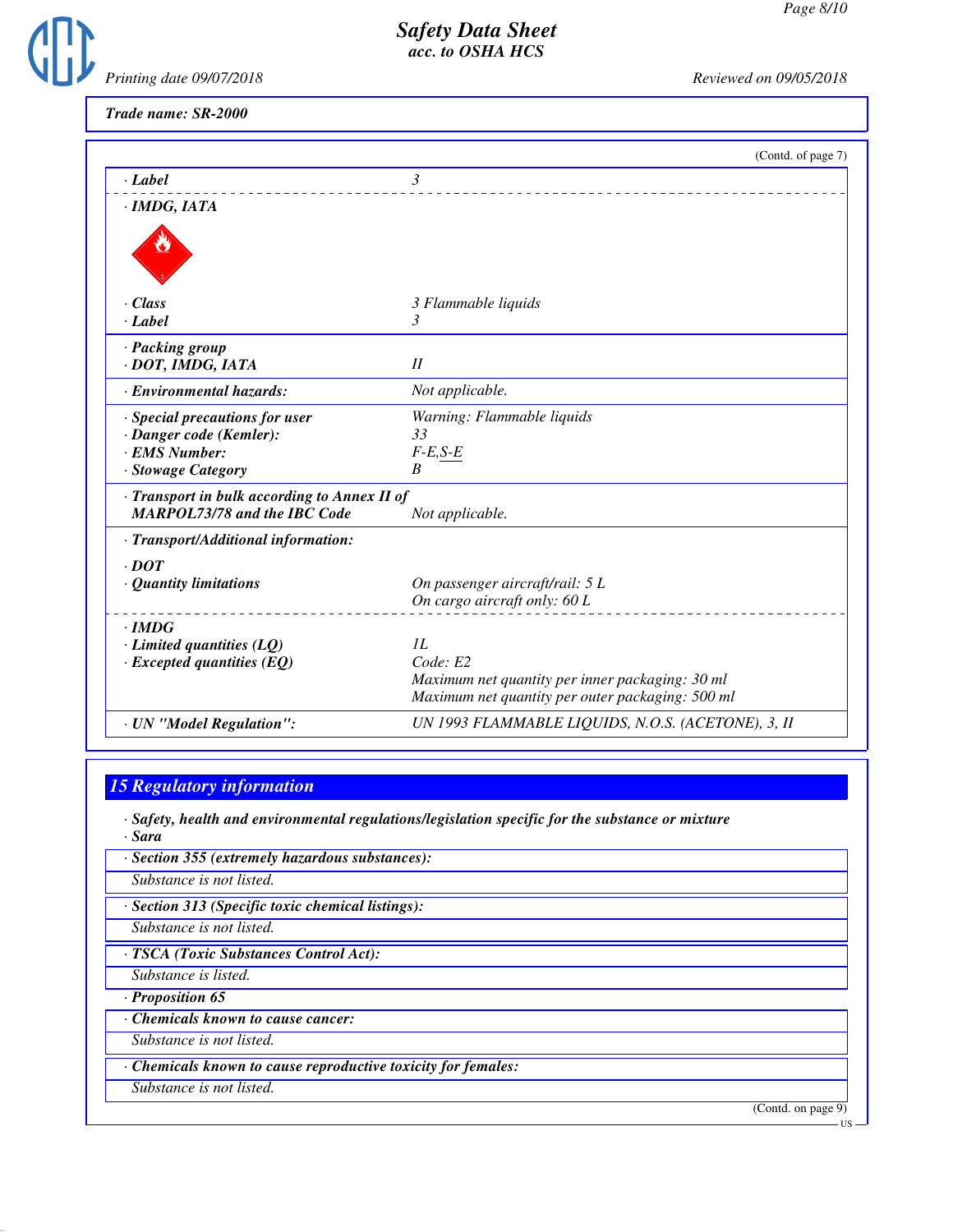

*Trade name: SR-2000*

(Contd. of page 8)

*A4*

*· Chemicals known to cause reproductive toxicity for males:*

*Substance is not listed.*

*· Chemicals known to cause developmental toxicity:*

*Substance is not listed.*

*· Carcinogenic categories*

*· EPA (Environmental Protection Agency)*

*67-64-1 acetone I* 

*142-82-5 heptane D* 

*· TLV (Threshold Limit Value established by ACGIH)*

*· NIOSH-Ca (National Institute for Occupational Safety and Health)*

*Substance is not listed.*

*· GHS label elements The substance is classified and labeled according to the Globally Harmonized System (GHS). · Hazard pictograms*

< GHS02  $\langle \cdot \rangle$ GHS07

*· Signal word Danger*

*· Hazard-determining components of labeling: acetone heptane · Hazard statements H225 Highly flammable liquid and vapor. H319 Causes serious eye irritation. H336 May cause drowsiness or dizziness. · Precautionary statements P210 Keep away from heat/sparks/open flames/hot surfaces. - No smoking. P240 Ground/bond container and receiving equipment. P241 Use explosion-proof electrical/ventilating/lighting/equipment. P242 Use only non-sparking tools. P243 Take precautionary measures against static discharge. P261 Avoid breathing dust/fume/gas/mist/vapors/spray P264 Wash thoroughly after handling. P271 Use only outdoors or in a well-ventilated area. P280 Wear protective gloves/protective clothing/eye protection/face protection. P303+P361+P353 If on skin (or hair): Take off immediately all contaminated clothing. Rinse skin with water/ shower. P304+P340 IF INHALED: Remove person to fresh air and keep comfortable for breathing. P305+P351+P338 If in eyes: Rinse cautiously with water for several minutes. Remove contact lenses, if present and easy to do. Continue rinsing. P312 Call a poison center/doctor if you feel unwell. P337+P313 If eye irritation persists: Get medical advice/attention. P370+P378 In case of fire: Use for extinction: CO2, powder or water spray. P403+P233 Store in a well-ventilated place. Keep container tightly closed. P403+P235 Store in a well-ventilated place. Keep cool. P405 Store locked up.* (Contd. on page 10)